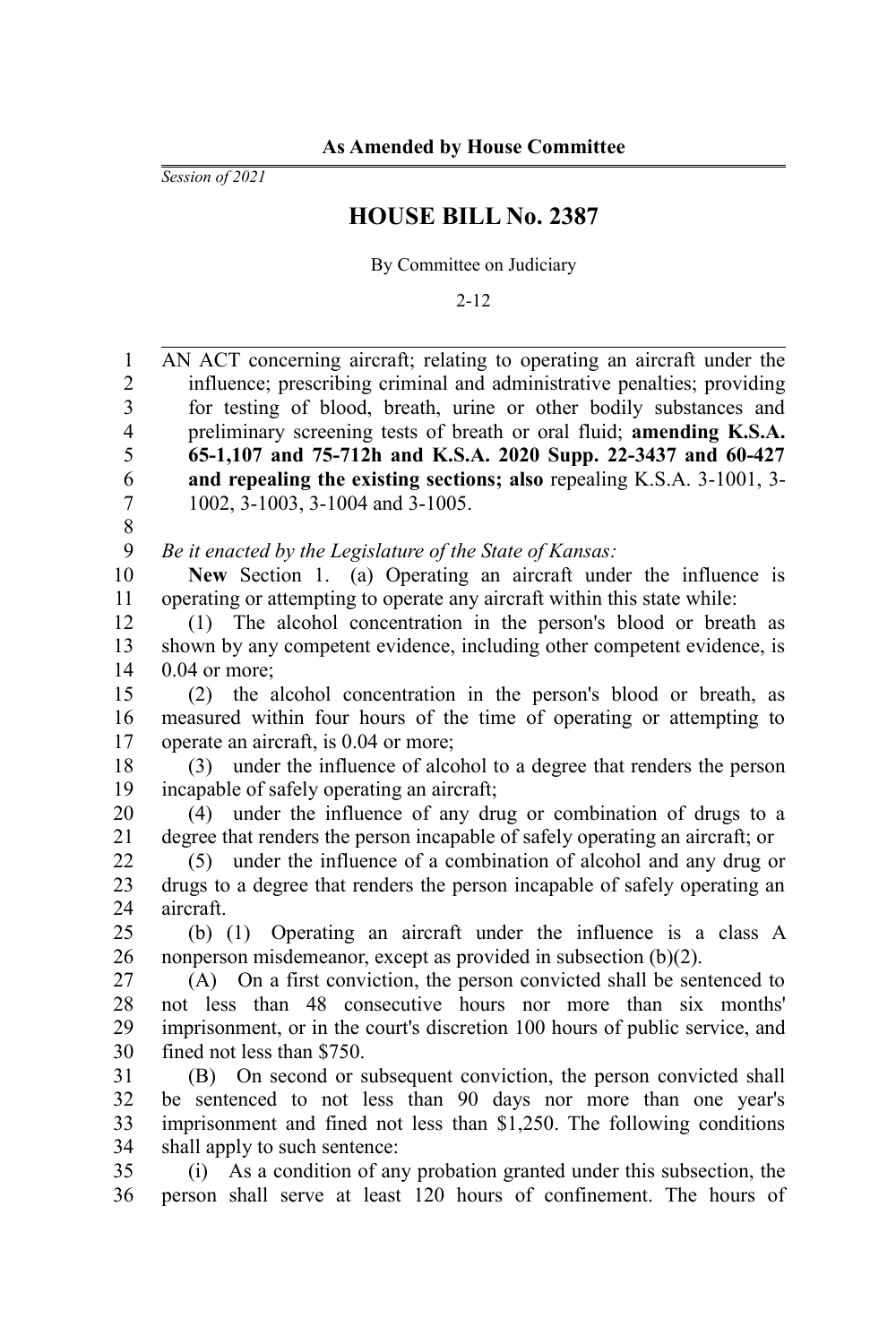confinement shall include at least 48 hours imprisonment and otherwise may be served by a combination of: Imprisonment; a work release program, provided such work release program requires such person to return to the confinement at the end of each day in the work release program; or a house arrest program pursuant to K.S.A. 2020 Supp. 21- 6609, and amendments thereto; and 1 2 3 4 5 6

(ii) (a) if the person is placed into a work release program or placed under a house arrest program for the minimum 120 hours confinement mandated by this subsection, the person shall receive hour-for-hour credit for time served in such program until the minimum sentence is met. If the person is placed into a work release program or placed under a house arrest program for more than the minimum 120 hours confinement mandated by this subsection, the person shall receive hour-for-hour credit for time served in such program and thereafter the person shall receive day-for-day credit for time served in such program unless otherwise ordered by the court; and 7 8 9 10 11 12 13 14 15 16

(b) when in a work release program, the person shall only be given credit for the time served in confinement at the end of and continuing to the beginning of the person's work day. When under a house arrest program, the person shall be monitored by an electronic monitoring device that verifies the person's location and shall only be given credit for the time served within the boundaries of the person's residence. 17 18 19 20 21 22

(2) Operating an aircraft under the influence is a severity level 6, nonperson felony if the offense occurred while the person convicted-didnot hold a valid pilot license issued by the federal aviation administration. **is prohibited from operating an aircraft:** 23 24 25 26

(A) The person convicted shall be sentenced to not less than 90 days nor more than one year's imprisonment and fined \$2,500. The person convicted shall not be eligible for release on probation, suspension or reduction of sentence or parole until the person has served at least 90 days' imprisonment. **By a court order pursuant to this section; or** 27 28 29 30 31

(B) The 90 days' imprisonment mandated by this subsection may be served in a work release program only after such person has served 72 consecutive hours' imprisonment, provided such work release program requires such person to return to confinement at the end of each day in the work release program. The person convicted, if placed into a work release program, shall serve a minimum of 2,160 hours of confinement. Such 2,160 hours of confinement shall be a period of at least 72 consecutive hours of imprisonment followed by confinement hours at the end of and continuing to the beginning of the offender's work day **because such person's pilot license is revoked or suspended by an order of the federal aviation administration for a prior alcohol or drug-related conviction**. 32 33 34 35 36 37 38 39 40 41 42 43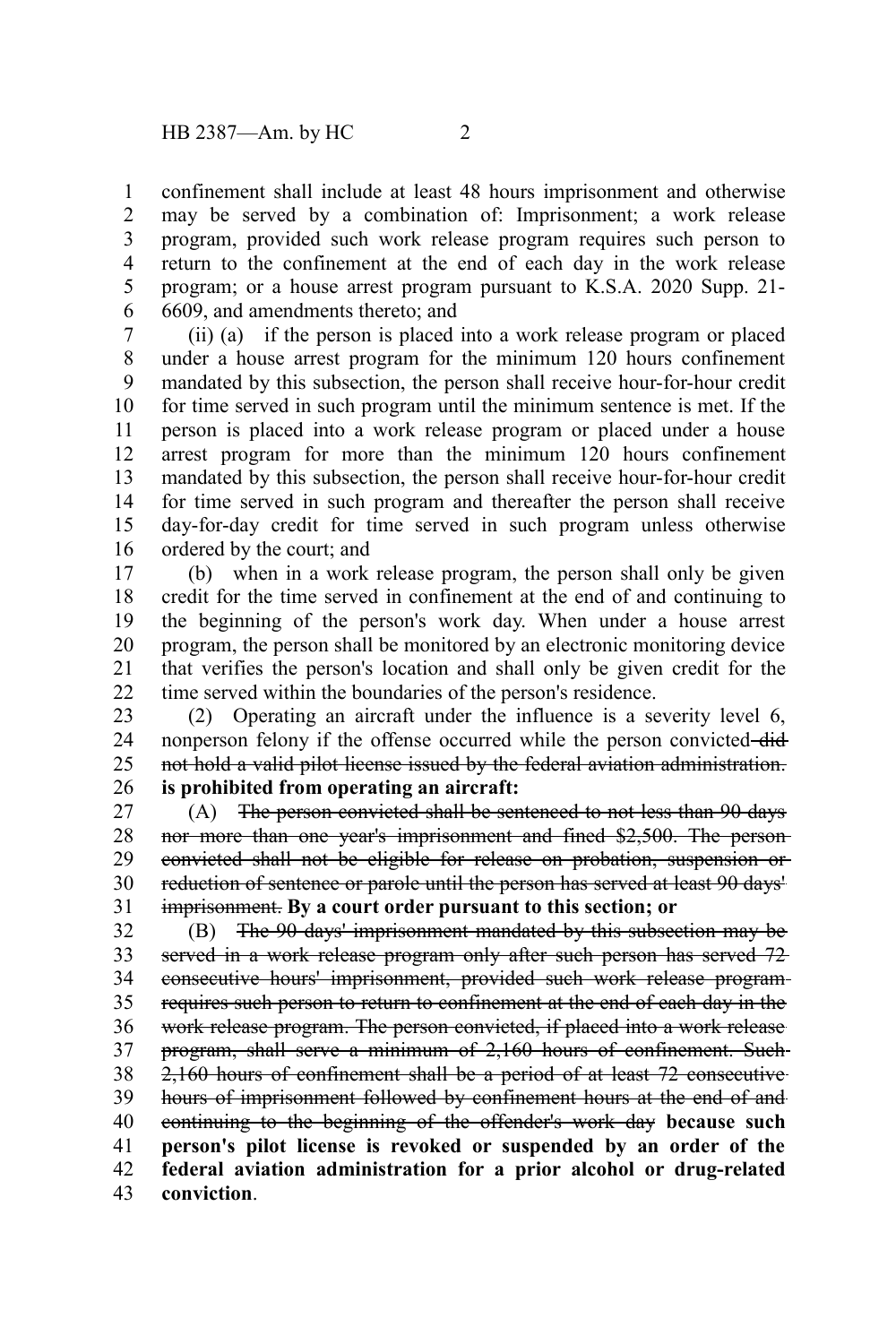(C) The court may place the person convicted under a house arrest program pursuant to K.S.A. 2020 Supp. 21-6609, and amendments thereto, to serve the 90 days' imprisonment mandated by this subsection only after such person has served 72 consecutive hours' imprisonment. The person convicted, if placed under house arrest, shall be monitored by an electronic monitoring device that verifies the offender's location. The offender shall serve a minimum of 2,160 hours of confinement within the boundaries of the offender's residence. Any exceptions to remaining within the boundaries of the offender's residence provided for in the house arrest agreement shall not be counted as part of the 2,160 hours. 1 2 3 4 5 6 7 8 9 10

(3) As part of the judgment of conviction, the court shall order the person convicted not to operate an aircraft for any purpose for a period of six months from the date of final discharge from the county jail, or the date of payment or satisfaction of such fine, whichever is later or one year from such date on a second conviction. If the court suspends the sentence and places the person on probation as provided by law, the court shall order as one of the conditions of probation that such person not operate an aircraft for any purpose for a period of 30 days from the date of the order on a first conviction or 60 days from the date of the order on a second conviction. 11 12 13 14 15 16 17 18 19

(4) For the purpose of determining whether an occurrence is a first, second or subsequent occurrence: 20 21

(A) "Conviction" includes entering into a diversion agreement in lieu of further criminal proceedings on a complaint alleging commission of a crime described in subsection (a); and  $22$ 23 24

(B) it is irrelevant whether an offense occurred before or after conviction or diversion for a previous offense. 25 26

(c) If a person is charged with a violation of subsection  $(a)(4)$  or  $(a)$ (5), the fact that the person is or has been entitled to use the drug under the laws of this state shall not constitute a defense against the charge. 27 28 29

**New** Sec. 2. (a) Any person who operates or attempts to operate an aircraft within this state may be requested, subject to the provisions of sections 1 through 4, and amendments thereto, to submit to one or more tests of the person's blood, breath, urine or other bodily substance to determine the presence of alcohol or drugs. The testing shall include all quantitative and qualitative tests for alcohol and drugs. The test shall be administered at the direction of a law enforcement officer, and the law enforcement officer shall determine which type of test is to be conducted or requested. 30 31 32 33 34 35 36 37 38

(b) (1) One or more tests may be required of a person when, at the time of the request, a law enforcement officer has probable cause to believe the person has committed a violation of section  $(1)(a)$ , and amendments thereto, while having alcohol or drugs in such person's system, and one of the following conditions exists: 39 40 41 42 43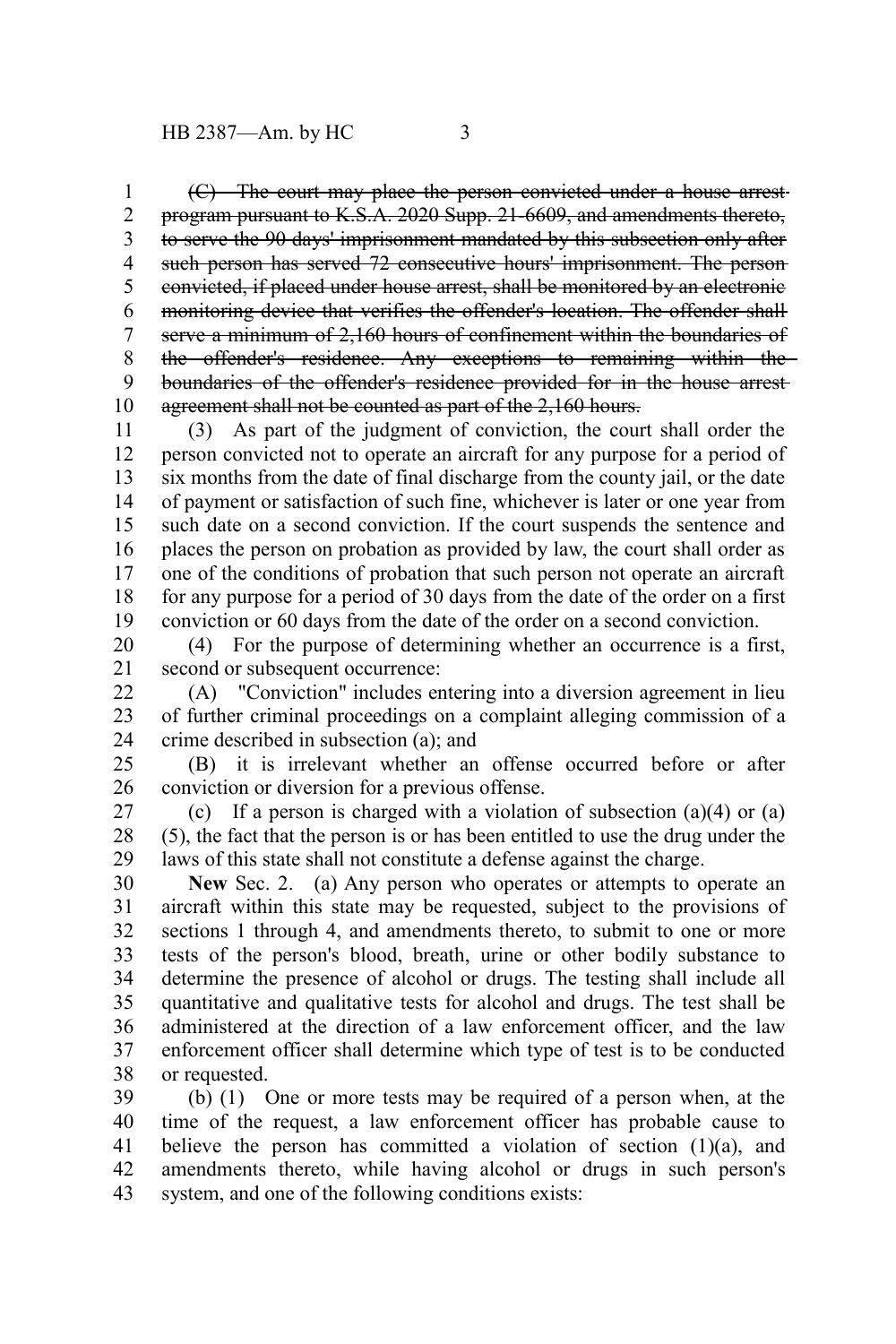(A) The person has been arrested or otherwise taken into custody for any offense violation of any state statute, county resolution or city ordinance; or 1 2 3

4

(B) the person has been involved in an aircraft accident or crash resulting in property damage, personal injury or death. 5

6

(2) The law enforcement officer directing administration of the test or tests may act on personal knowledge or on the basis of the collective information available to law enforcement officers involved in the investigation or arrest. 7 8 9

(c) Nothing in this section shall be construed to limit the right of a law enforcement officer to conduct any search of a person's breath or other bodily substance, other than blood or urine, incident to a lawful arrest pursuant to the constitution of the United States, nor limit the admissibility at any trial or hearing of alcohol or drug concentration testing results obtained pursuant to such a search. 10 11 12 13 14 15

(d) Nothing in this section shall be construed to limit the right of a law enforcement officer to conduct or obtain a blood or urine test of a person pursuant to a warrant under K.S.A. 22-2502, and amendments thereto, the constitution of the United States or a judicially recognized exception to the search warrant requirement, nor limit the admissibility at any trial or hearing of alcohol or drug concentration testing results obtained pursuant to such a search. 16 17 18 19 20 21  $22$ 

(e) A law enforcement officer may direct a medical professional, as described in subsection (f), to draw one or more samples of blood from a person to determine the blood's alcohol or drug concentration if: 23 24 25

(1) The person has given consent and meets the requirements of subsection (b): 26 27

(2) law enforcement has obtained a search warrant authorizing the collection of blood from the person; or 28 29

(3) the person refuses or is unable to consent to, submit to and complete a test, and another judicially recognized exception to the warrant requirement applies. 30 31 32

(f) If a law enforcement officer is authorized to collect one or more tests of blood under this section, the withdrawal of blood at the direction of the officer may be performed only by: 33 34 35

(1) A person licensed to practice medicine and surgery, licensed as a physician assistant or a person acting under the direction of any such licensed person; 36 37 38

(2) a registered nurse or a licensed practical nurse; 39

(3) any qualified medical technician, including, but not limited to, an advanced emergency medical technician or a paramedic, as those terms are defined in K.S.A. 65-6112, and amendments thereto, authorized by medical protocol; or 40 41 42 43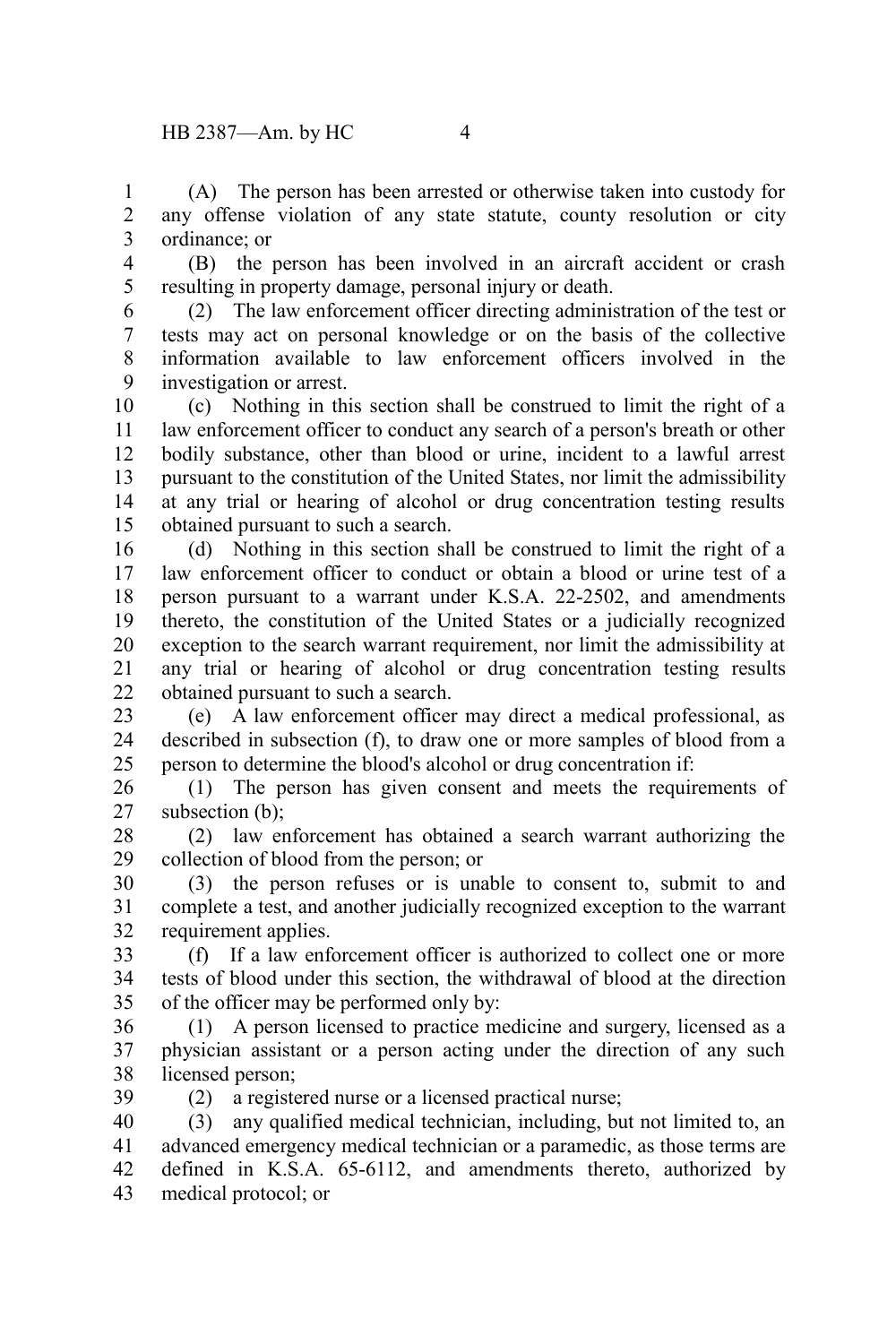(4) a phlebotomist.

1

35

(g) When so directed by a law enforcement officer through a written statement, the medical professional shall withdraw the sample of blood as soon as practical and shall deliver the sample to the law enforcement officer or another law enforcement officer as directed by the requesting law enforcement officer as soon as practical, provided the collection of the sample does not jeopardize the person's life, cause serious injury to the person or seriously impede the person's medical assessment, care or treatment. The medical professional authorized in this section to withdraw the blood and the medical care facility where the blood is drawn may act on good faith that the requirements have been met for directing the withdrawal of blood once presented with the written statement provided for under this subsection. The medical professional shall not require the person that is the subject of the test or tests to provide any additional consent or sign any waiver form. In such a case, the person authorized to withdraw blood and the medical care facility shall not be liable in any action alleging lack of consent or lack of informed consent. Such sample or samples shall be an independent sample and not be a portion of a sample collected for medical purposes. The person collecting the blood sample shall complete the collection portion of a document if provided by law enforcement. 2 3 4 5 6 7 8 9 10 11 12 13 14 15 16 17 18 19 20 21

(h) If a person must be restrained to collect the sample pursuant to this section, law enforcement shall be responsible for applying any such restraint utilizing acceptable law enforcement restraint practices. The restraint shall be effective in controlling the person in a manner not to jeopardize the person's safety or that of the medical professional or attending medical or healthcare staff during the drawing of the sample and without interfering with medical treatment.  $22$ 23 24 25 26 27 28

(i) (1) If a law enforcement officer is authorized to collect one or more tests of urine, the collection of the urine sample shall be supervised by: 29 30 31

(A) A person licensed to practice medicine and surgery, licensed as a physician assistant or a person acting under the direction of any such licensed person; 32 33 34

(B) a registered nurse or a licensed practical nurse; or

(C) a law enforcement officer of the same sex as the person being tested. 36 37

(2) The collection of the urine sample shall be conducted out of the view of any person other than the person supervising the collection of the sample and the person being tested, unless the right to privacy is waived by the person being tested. When possible, the supervising person shall be a law enforcement officer. 38 39 40 41 42

(3) The results of qualitative testing for drug presence shall be 43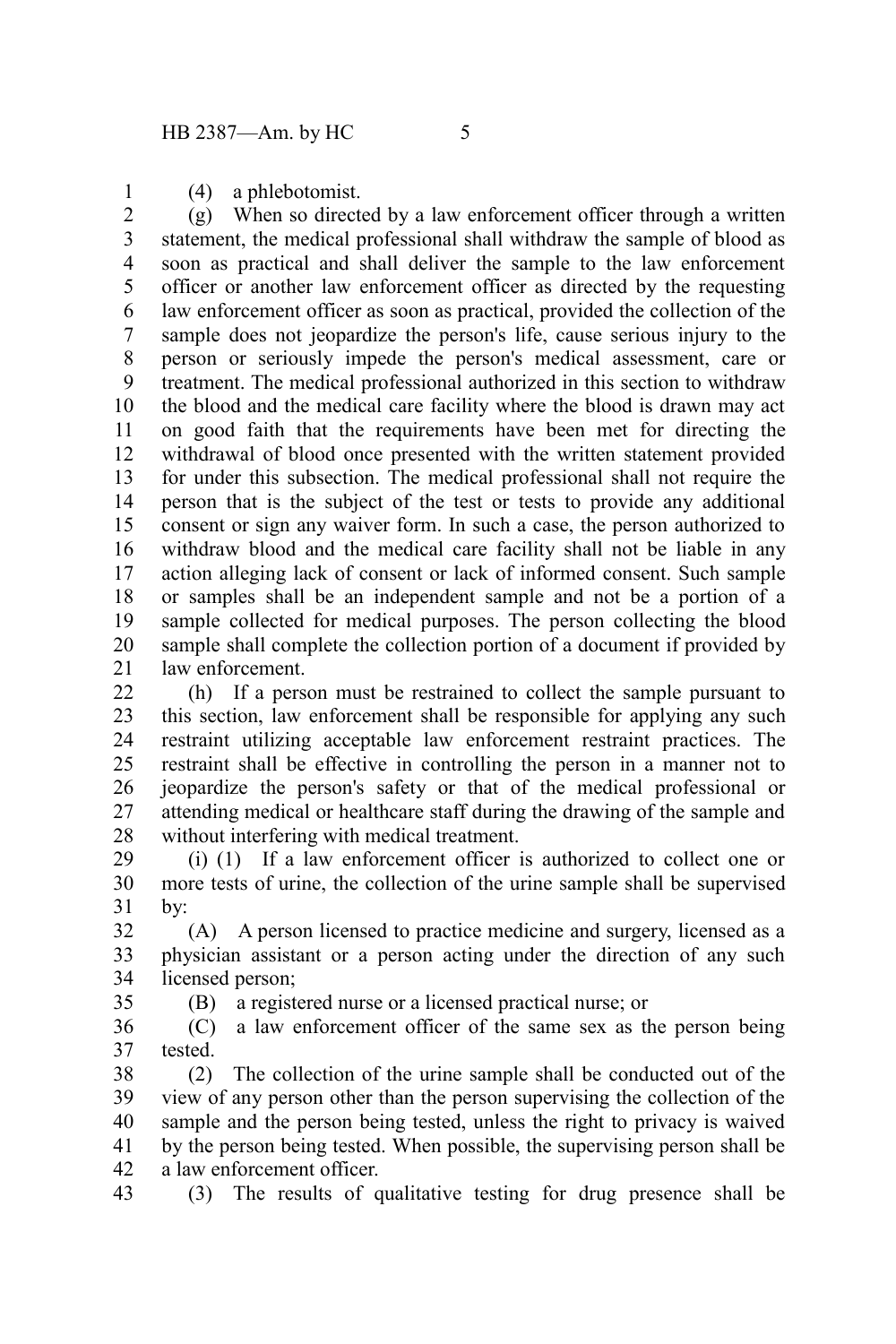admissible in evidence and questions of accuracy or reliability shall go to the weight rather than the admissibility of the evidence. 1 2

(4) If the person is medically unable to provide a urine sample in such manner due to the injuries or treatment of the injuries, the same authorization and procedure as used for the collection of blood in subsections (g) and (i) shall apply to the collection of a urine sample. 3 4 5 6

(j) No law enforcement officer who is acting in accordance with this section shall be liable in any civil or criminal proceeding involving the action. 7 8 9

(k) The person's refusal shall be admissible in evidence against the person at any trial on a charge arising out of the alleged operation or attempted operation of an aircraft while under the influence of alcohol or drugs, or a combination of alcohol and any drug or drugs. 10 11 12 13

(l) No test shall be suppressed because of irregularities not affecting the substantial rights of the accused in the consent or notice authorized pursuant to this section. 14 15 16

(m) Nothing in this section shall be construed to limit the admissibility at any trial of alcohol or drug concentration testing results obtained pursuant to a search warrant or other judicially recognized exception to the warrant requirement. 17 18 19 20

(n) Upon the request of any person submitting to testing under this section, a report of the results of the testing shall be made available to such person when available. 21 22 23

(o) The person tested shall have a reasonable opportunity to have an additional chemical test by a physician of such person's own choosing. If the law enforcement officer refuses to permit such additional chemical test to be taken, the original test shall not be competent evidence. 24 25 26 27

(p) **(1) The testing and method of testing consented to under this section shall not be considered to have been conducted for any medical care or treatment purpose. The results of such test, the person's name whose bodily substance is drawn or tested, the location of the test or procedure, the names of all health care providers and personnel who participated in the procedure or test and the date and time of the test or procedure are required by law to be provided to the requesting law enforcement officer or the law enforcement officer's designee after the requesting law enforcement officer has complied with this section.** 28 29 30 31 32 33 34 35 36

**(2) All costs of conducting any procedure or test requested by a law enforcement agency and authorized by this section, including the costs of the evidence collection kits, shall be charged to and paid by the county where the alleged offense was committed. Such county may be reimbursed such costs upon the costs being paid by the defendant as court costs assessed pursuant to K.S.A. 28-172a, and amendments thereto.** 37 38 39 40 41 42 43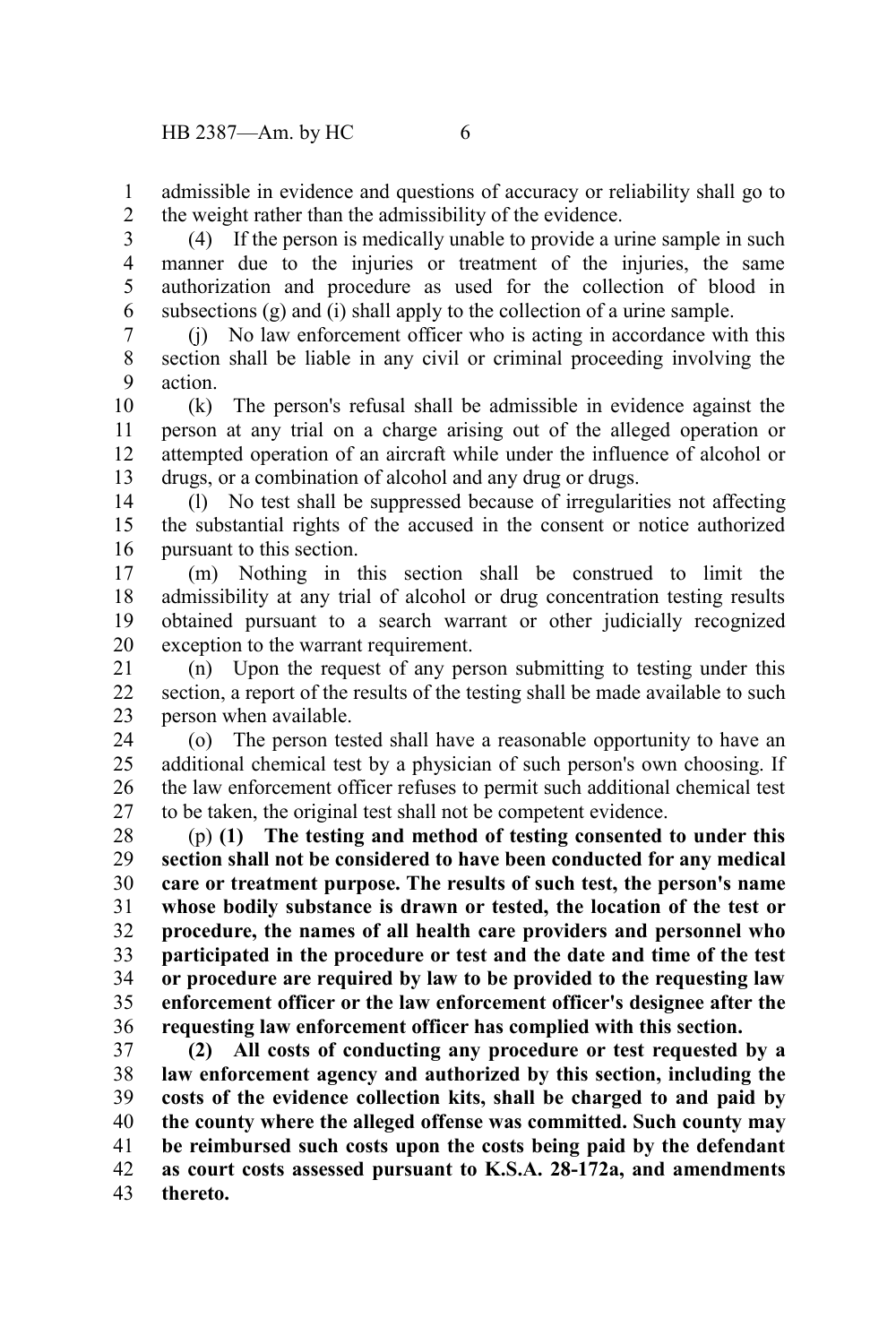**(3) The cost assessed under this section shall be the then-current medicaid rate for any such procedure or test, or both.** 1 2

**(4) Notwithstanding any other law to the contrary, the collection and delivery of the sample and required information to the law enforcement officer pursuant to this section shall not be subject to the physician-patient privilege or any other law that prohibits the transfer, release or disclosure of the sample or of the required information.** 3 4 5 6 7 8

**(q) No medical care facility, clinical laboratory, medical clinic, other medical institution, person licensed to practice medicine or surgery, person acting under the direction of any such licensed person, licensed physician assistant, registered nurse, licensed practical nurse, medical technician, paramedic, advanced emergency medical technician, phlebotomist, healthcare provider or person who participates in good faith in the obtaining, withdrawal, collection or testing of blood, breath, urine or other bodily substance at the direction of a law enforcement officer pursuant to this section, or as otherwise authorized by law, shall incur any civil, administrative or criminal liability as a result of such participation, regardless of whether or not the patient resisted or objected to the administration of the procedure or test.** 9 10 11 12 13 14 15 16 17 18 19 20 21

**(r)** Sections 1 through 4, and amendments thereto, are remedial law and shall be liberally construed to promote public health, safety and welfare. 22 23 24

**New** Sec. 3. (a) A law enforcement officer may request a person who is operating or attempting to operate an aircraft within this state to submit to a preliminary screening test of the person's breath or oral fluid, or both, if the officer has reasonable suspicion to believe the person has been operating or attempting to operate an aircraft while under the influence of alcohol or drugs, or a combination of alcohol and any drug or drugs. 25 26 27 28 29 30

(b) If the person submits to the test, the results shall be used for the purpose of assisting law enforcement officers in determining whether an arrest should be made and whether to request the tests authorized by section 2, and amendments thereto. A law enforcement officer may arrest a person based in whole or in part upon the results of a preliminary screening test. Such results shall not be admissible in any civil or criminal action concerning the operation of or attempted operation of an aircraft except to aid the court in determining a challenge to the validity of the arrest or the validity of the request to submit to a test pursuant to section 2, and amendments thereto. Following the preliminary screening test, additional tests may be requested pursuant to section 2, and amendments thereto. 31 32 33 34 35 36 37 38 39 40 41 42

43

(c) Any preliminary screening of a person's breath shall be conducted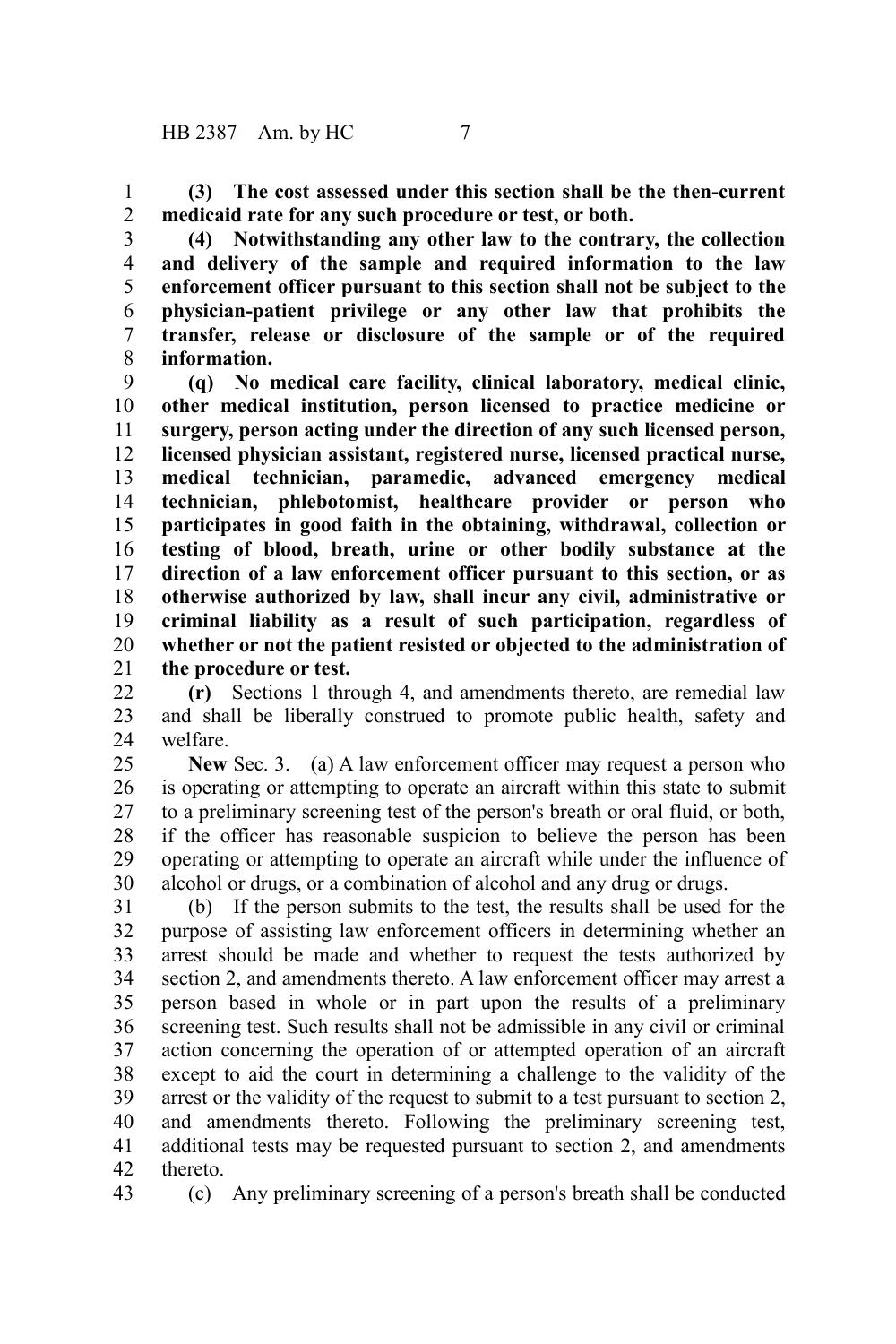with a device approved pursuant to K.S.A. 65-1,107, and amendments thereto. Any preliminary screening of a person's oral fluid shall be conducted in accordance with rules and regulations, if any, approved pursuant to K.S.A. 75-712h, and amendments thereto. 1 2 3 4

**New** Sec. 4. As used in sections 1 through 4, and amendments thereto: 5 6

(a) "Alcohol concentration" means the number of grams of alcohol per 100 milliliters of blood or per 210 liters of breath. 7 8

(b) "Drug" includes toxic vapors as such term is defined in K.S.A. 2020 Supp. 21-5712, and amendments thereto. 9 10

(c) "Imprisonment" includes any restrained environment in which the court and law enforcement agency intend to retain custody and control of a defendant and such environment has been approved by the board of county commissioners or the governing body of a city. 11 12 13 14

(d) "Law enforcement officer" means the same as in K.S.A. 2020 Supp. 21-5111, and amendments thereto, and includes any person authorized by law to make an arrest on a military reservation for an act which would constitute a violation of section 1, and amendments thereto, if committed off a military reservation in this state. 15 16 17 18 19

20

(e) "Other competent evidence" includes:

(1) Alcohol concentration tests obtained from samples taken four hours or more after the operation or attempted operation of an aircraft; and 21 22

(2) readings obtained from a partial alcohol concentration test on a breath testing machine. 23 24

(f) "Test refusal" refers to a person's failure to submit to or complete any test of the person's blood, breath, urine or other bodily substance, other than a preliminary screening test, in accordance with section 2, and amendments thereto, and includes refusal of any such test on a military reservation. 25 26 27 28 29

**Sec. 5. K.S.A. 2020 Supp. 22-3437 is hereby amended to read as follows: 22-3437. (a) (1) In any hearing or trial, a report concerning forensic examinations and certificate of forensic examination executed pursuant to this section shall be admissible in evidence if the report and certificate are prepared and attested by a criminalist or other employee of the Kansas bureau of investigation, Kansas highway patrol, Johnson County sheriff's laboratory, Sedgwick County regional forensic science center, or any laboratory of the federal bureau of investigation, federal postal inspection service, federal bureau of alcohol, tobacco and firearms or federal drug enforcement administration. If the examination involves a breath test for alcohol content, the report must also be admissible pursuant to K.S.A. 8-1001, and amendments thereto,** *or section 2, and amendments thereto,* **and be conducted by a law enforcement officer or other person who is** 30 31 32 33 34 35 36 37 38 39 40 41 42 43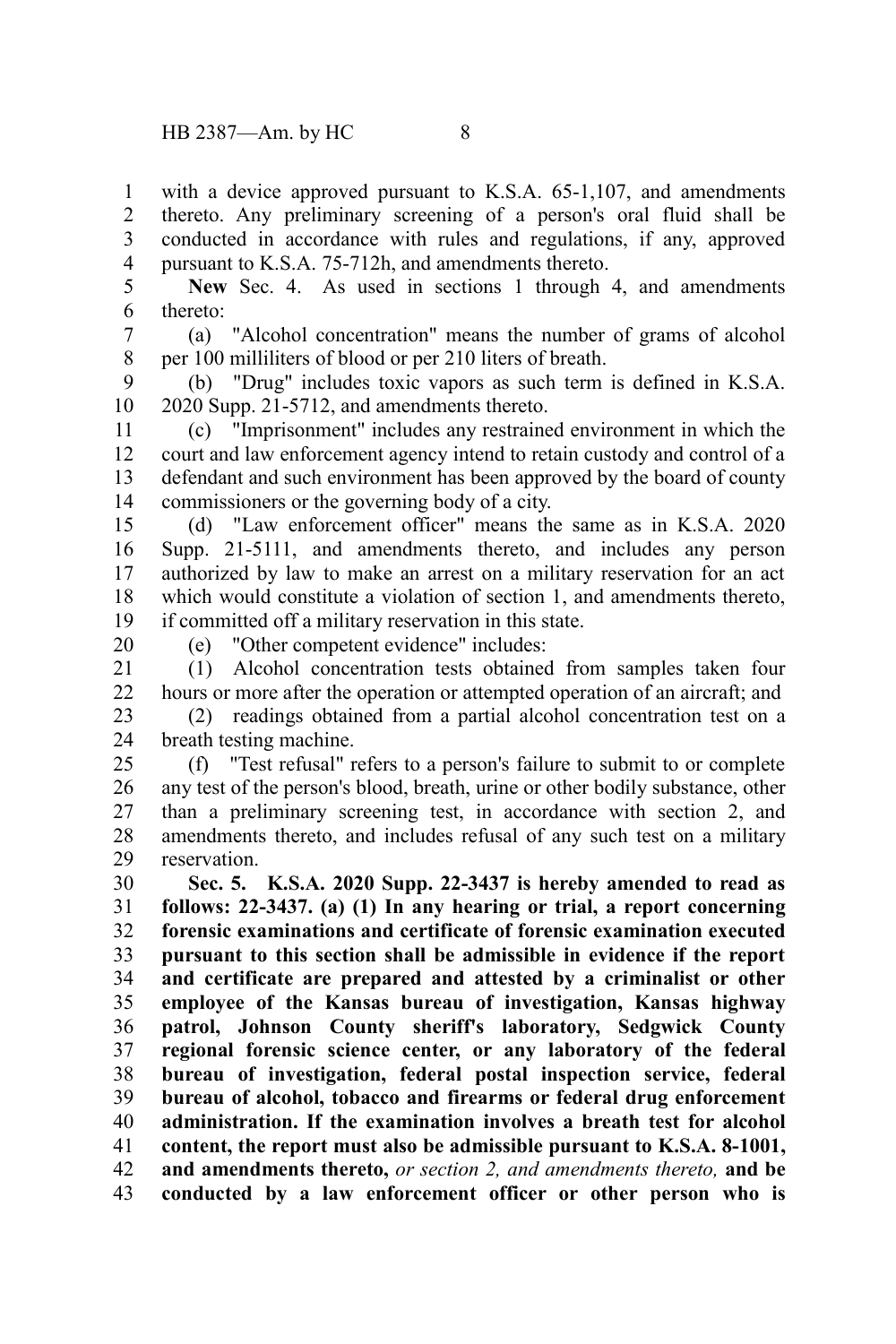**certified by the department of health and environment as a breath test operator as provided by K.S.A. 65-1,107 et seq***.***, and amendments thereto.** 1 2 3

**(2) Upon the request of any law enforcement agency, such person as provided in paragraph (1) performing the analysis shall prepare a certificate. Such person shall sign the certificate under oath and shall include in the certificate an attestation as to the result of the analysis. The presentation of this certificate to a court by any party to a proceeding shall be evidence that all of the requirements and provisions of this section have been complied with. This certificate shall be supported by a written declaration pursuant to K.S.A. 53-601, and amendments thereto, or shall be sworn to before a notary public or other person empowered by law to take oaths and shall contain a statement establishing the following: The type of analysis performed; the result achieved; any conclusions reached based upon that result; that the subscriber is the person who performed the analysis and made the conclusions; the subscriber's training or experience to perform the analysis; the nature and condition of the equipment used; and the certification and foundation requirements for admissibility of breath test results, when appropriate. When properly executed, the certificate shall, subject to the provisions of paragraph (3) and notwithstanding any other provision of law, be admissible evidence of the results of the forensic examination of the samples or evidence submitted for analysis and the court shall take judicial notice of the signature of the person performing the analysis and of the fact that such person is that person who performed the analysis.** 4 5 6 7 8 9 10 11 12 13 14 15 16 17 18 19 20 21 22 23 24 25 26

**(3) Whenever a party intends to proffer in a criminal or civil proceeding, a certificate executed pursuant to this section, notice of an intent to proffer that certificate and the reports relating to the analysis in question, including a copy of the certificate, shall be conveyed to the opposing party or parties at least 21 days before the beginning of a hearing where the proffer will be used. An opposing party who intends to object to the admission into evidence of a certificate shall give notice of objection and the grounds for the objection within 14 days upon receiving the adversary's notice of intent to proffer the certificate. Whenever a notice of objection is filed, admissibility of the certificate shall be determined not later than two days before the beginning of the trial. A proffered certificate shall be admitted in evidence unless it appears from the notice of objection and grounds for that objection that the conclusions of the certificate, including the composition, quality or quantity of the substance submitted to the laboratory for analysis or the alcohol content of a blood or breath sample will be contested at trial. A failure to comply with the time** 27 28 29 30 31 32 33 34 35 36 37 38 39 40 41 42 43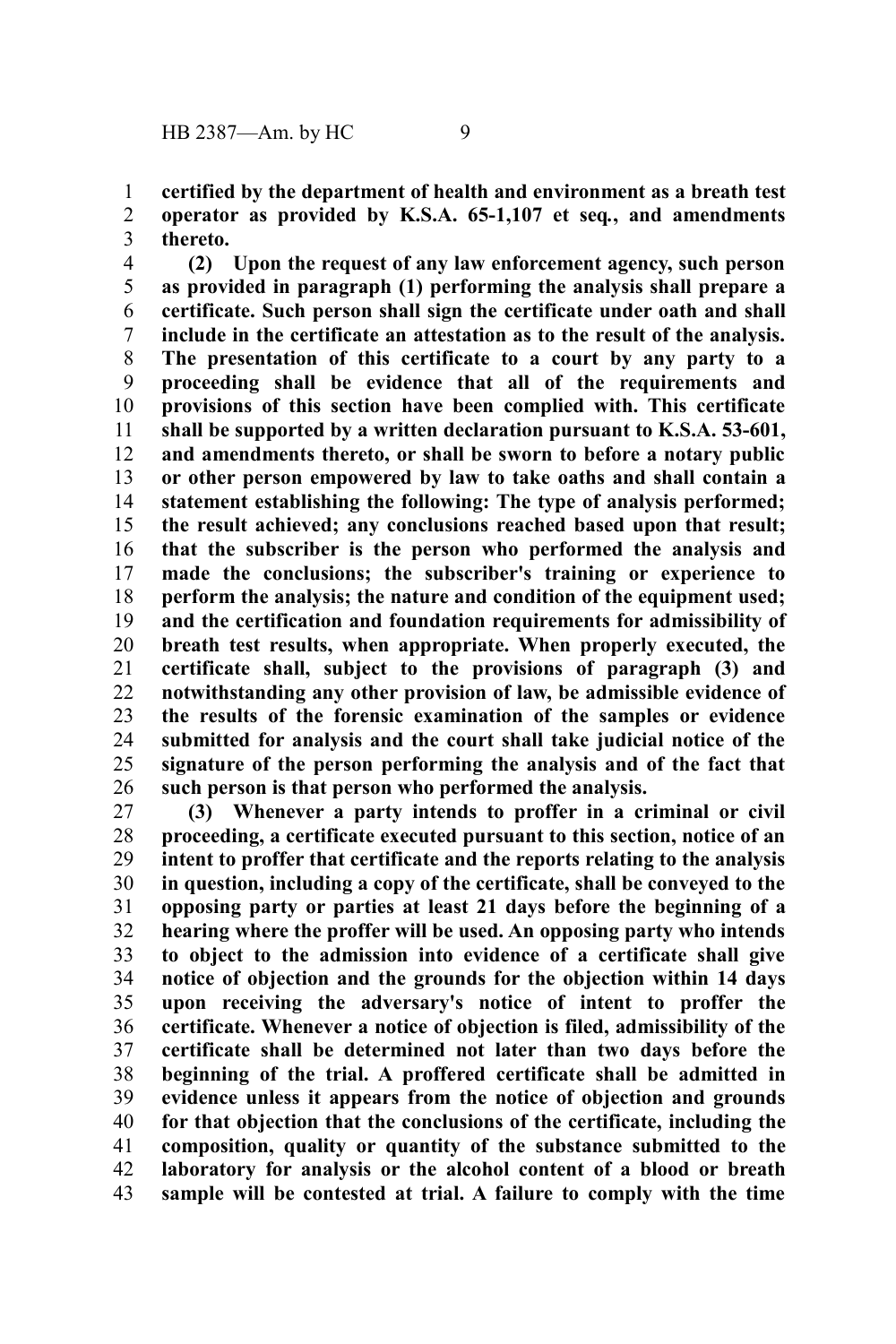**limitations regarding the notice of objection required by this section shall constitute a waiver of any objections to the admission of the certificate. The time limitations set forth in this section may be extended upon a showing of good cause.** 1 2 3 4

**(b) (1) In any hearing or trial where there is a report concerning forensic examinations from a person as provided in** paragraph (1) of **subsection (a)***(1)***, district and municipal courts may, upon request of either party, use two-way interactive video technology, including internet-based videoconferencing, to take testimony from that person if the testimony is in relation to the report.** 5 6 7 8 9 10

**(2) The use of any two-way interactive video technology must be in accordance with any requirements and guidelines established by the office of judicial administration, and all proceedings at which such technology is used in a district court must be recorded verbatim by the court.** 11 12 13 14 15

**Sec. 6. K.S.A. 2020 Supp. 60-427 is hereby amended to read as follows: 60-427. (a) As used in this section:** 16 17

**(1) "Patient" means a person who, for the sole purpose of securing preventive, palliative, or curative treatment, or a diagnosis preliminary to such treatment, of such person's physical or mental condition, consults a physician, or submits to an examination by a physician.** 18 19 20 21 22

- **(2) "Physician" means a person licensed or reasonably believed by the patient to be licensed to practice medicine or one of the healing arts as defined in K.S.A. 65-2802, and amendments thereto, in the state or jurisdiction in which the consultation or examination takes place.** 23 24 25 26 27
- **(3) "Holder of the privilege" means the patient while alive and not under guardianship or conservatorship or the guardian or conservator of the patient, or the personal representative of a deceased patient.** 28 29 30 31

**(4) "Confidential communication between physician and patient" means such information transmitted between physician and patient, including information obtained by an examination of the patient, as is transmitted in confidence and by a means which, so far as the patient is aware, discloses the information to no third persons other than those reasonably necessary for the transmission of the information or the accomplishment of the purpose for which it is transmitted.** 32 33 34 35 36 37 38

**(b) Except as provided by subsections (c), (d), (e) and (f), a person, whether or not a party, has a privilege in a civil action or in a prosecution for a misdemeanor, other than a prosecution for a violation of K.S.A. 8-2,144 or 8-1567, and amendments thereto, or a city ordinance or county resolution which prohibits the acts prohibited** 39 40 41 42 43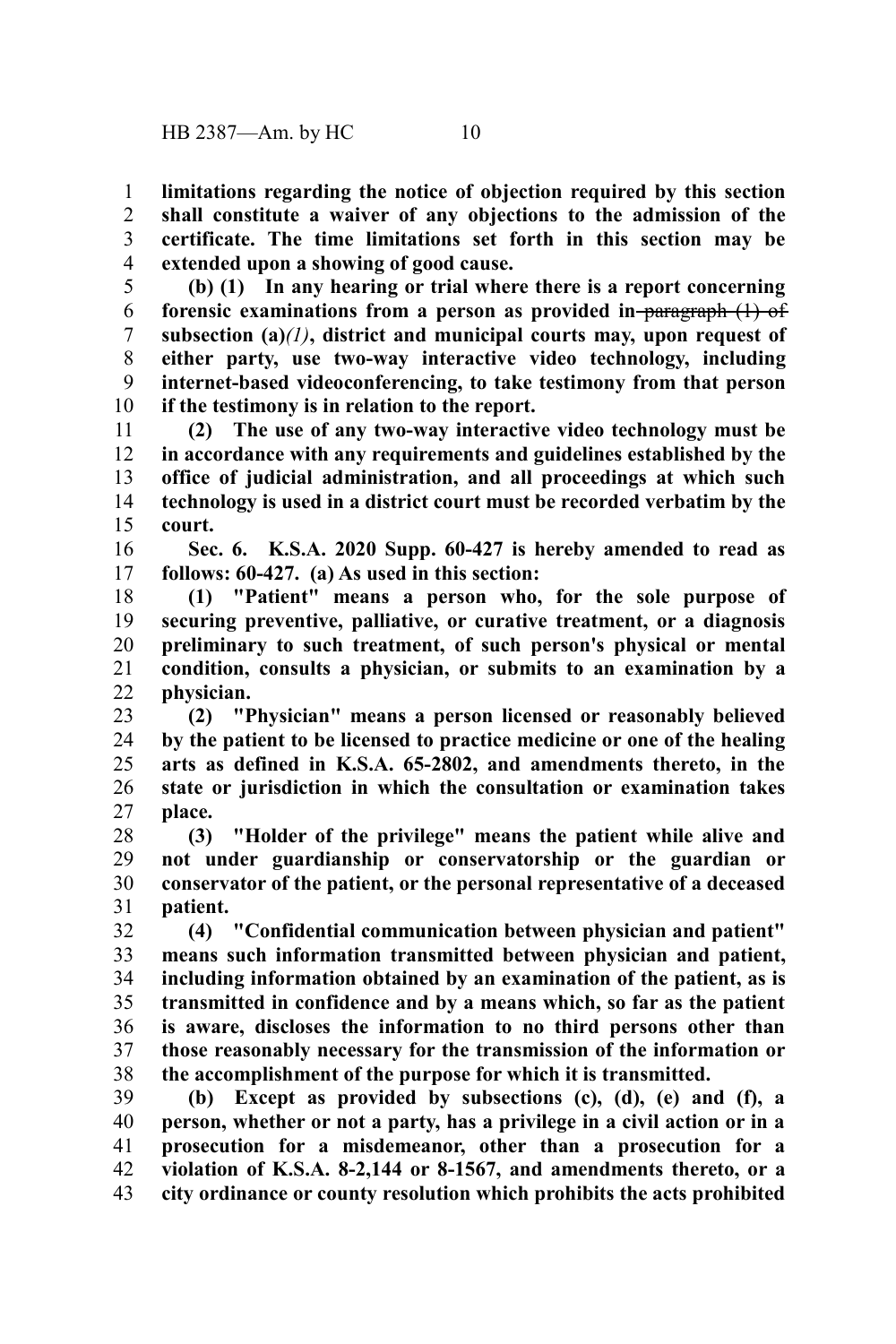**by those statutes, to refuse to disclose, and to prevent a witness from disclosing, a communication, if the person claims the privilege and the judge finds that: (1) The communication was a confidential communication between patient and physician; (2) the patient or the physician reasonably believed the communication necessary or helpful to enable the physician to make a diagnosis of the condition of the patient or to prescribe or render treatment therefor; (3) the witness (i) is the holder of the privilege, (ii) at the time of the communication was the physician or a person to whom disclosure was made because reasonably necessary for the transmission of the communication or for the accomplishment of the purpose for which it was transmitted or (iii) is any other person who obtained knowledge or possession of the communication as the result of an intentional breach of the physician's duty of nondisclosure by the physician or the physician's agent or servant; and (4) the claimant is the holder of the privilege or a person authorized to claim the privilege for the holder of the privilege.** 1 2 3 4 5 6 7 8 9 10 11 12 13 14 15 16

**(c) There is no privilege under this section as to any relevant communication between the patient and the patient's physician: (1) Upon an issue of the patient's condition in an action to commit the patient or otherwise place the patient under the control of another or others because of alleged incapacity or mental illness, in an action in which the patient seeks to establish the patient's competence or in an action to recover damages on account of conduct of the patient which constitutes a criminal offense other than a misdemeanor; (2) upon an issue as to the validity of a document as a will of the patient; or (3) upon an issue between parties claiming by testate or intestate succession from a deceased patient.** 17 18 19 20 21 22 23 24 25 26 27

**(d) There is no privilege under this section in an action in which the condition of the patient is an element or factor of the claim or defense of the patient or of any party claiming through or under the patient or claiming as a beneficiary of the patient through a contract to which the patient is or was a party.** 28 29 30 31 32

**(e) There is no privilege under this section: (1) As to blood drawn at the request of a law enforcement officer pursuant to K.S.A. 8-1001, and amendments thereto***, or section 2, and amendments thereto***; and (2) as to information which the physician or the patient is required to report to a public official or as to information required to be recorded in a public office, unless the statute requiring the report or record specifically provides that the information shall not be disclosed.** 33 34 35 36 37 38 39

**(f) No person has a privilege under this section if the judge finds that sufficient evidence, aside from the communication has been introduced to warrant a finding that the services of the physician were sought or obtained to enable or aid anyone to commit or to plan to** 40 41 42 43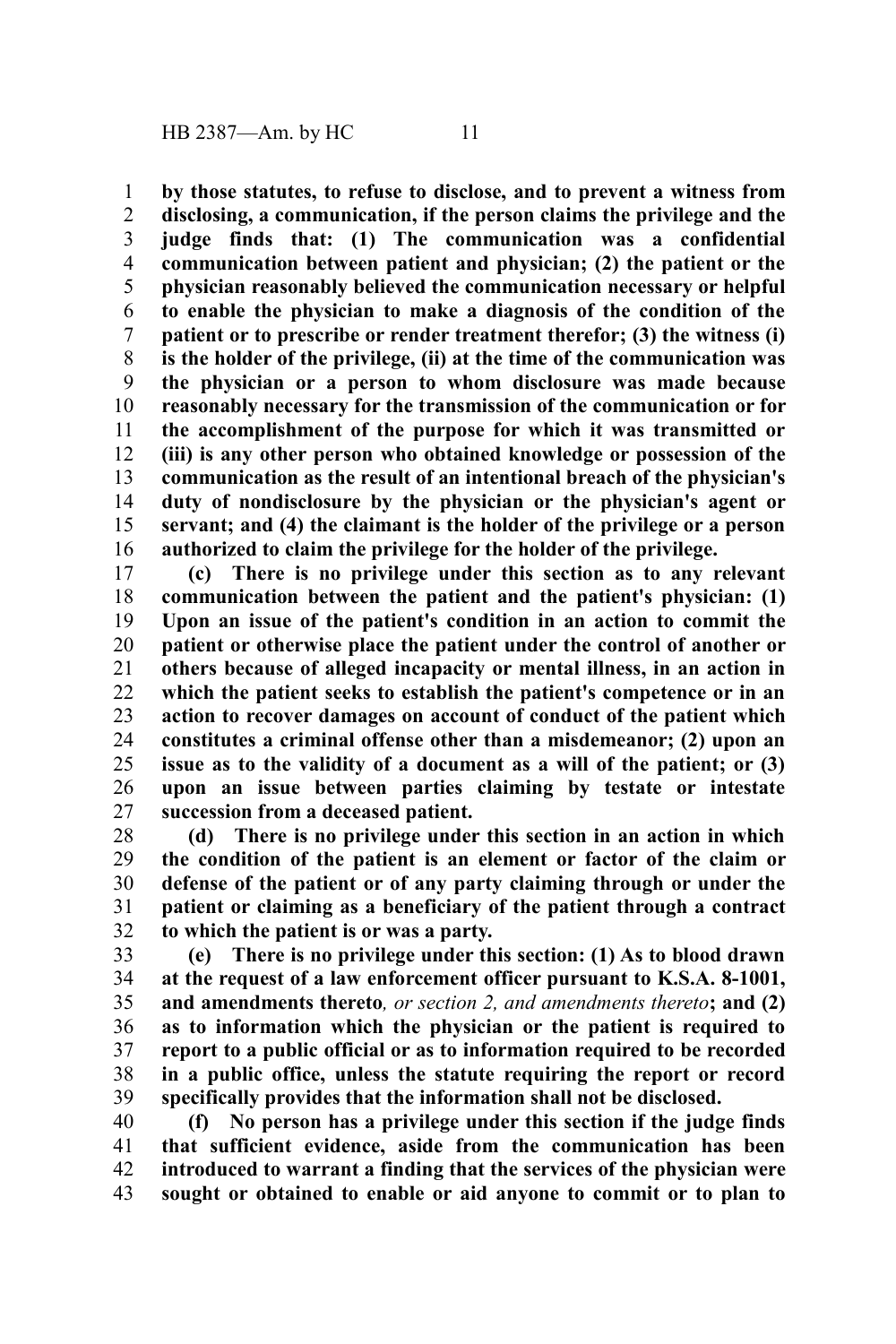**commit a crime or a tort, or to escape detection or apprehension after the commission of a crime or a tort.** 1  $\mathcal{L}$ 

**(g) A privilege under this section as to a communication is terminated if the judge finds that any person while a holder of the privilege has caused the physician or any agent or servant of the physician to testify in any action to any matter of which the physician or the physician's agent or servant gained knowledge through the communication.** 3 4 5 6 7 8

**(h) Providing false information to a physician for the purpose of obtaining a prescription-only drug shall not be a confidential communication between physician and patient and no person shall have a privilege in any prosecution for unlawfully obtaining or distributing a prescription-only drug under K.S.A. 2020 Supp. 21- 5708, and amendments thereto.** 9 10 11 12 13 14

**Sec. 7. K.S.A. 65-1,107 is hereby amended to read as follows: 65- 1,107. The secretary of health and environment may adopt rules and regulations establishing:** 15 16 17

**(a) The procedures, testing protocols and qualifications of authorized personnel, instruments and methods used in laboratories performing tests for the presence of controlled substances included in schedule I or II of the uniform controlled substances act or metabolites thereof;** 18 19 20 21  $22$ 

**(b) the procedures, testing protocols, qualifications of personnel and standards of performance in the testing of human breath for law enforcement purposes, including procedures for the periodic inspection of apparatus, equipment and devices, other than preliminary screening devices, approved by the secretary of health and environment for the testing of human breath for law enforcement purposes;** 23 24 25 26 27 28 29

**(c) the requirements for the training, certification and periodic testing of persons who operate apparatus, equipment or devices, other than preliminary screening devices, for the testing of human breath for law enforcement purposes;** 30 31 32 33

**(d) criteria for preliminary screening devices for testing of breath for law enforcement purposes, based on health and performance considerations; and** 34 35 36

**(e) a list of preliminary screening devices which are approved for testing of breath for law enforcement purposes and which law enforcement agencies may purchase and train officers to use as aids in determining:** 37 38 39 40

**(1) Probable cause to arrest and grounds for requiring testing pursuant to K.S.A. 8-1001, and amendments thereto***, or section 3, and amendments thereto***; and** 41 42 43